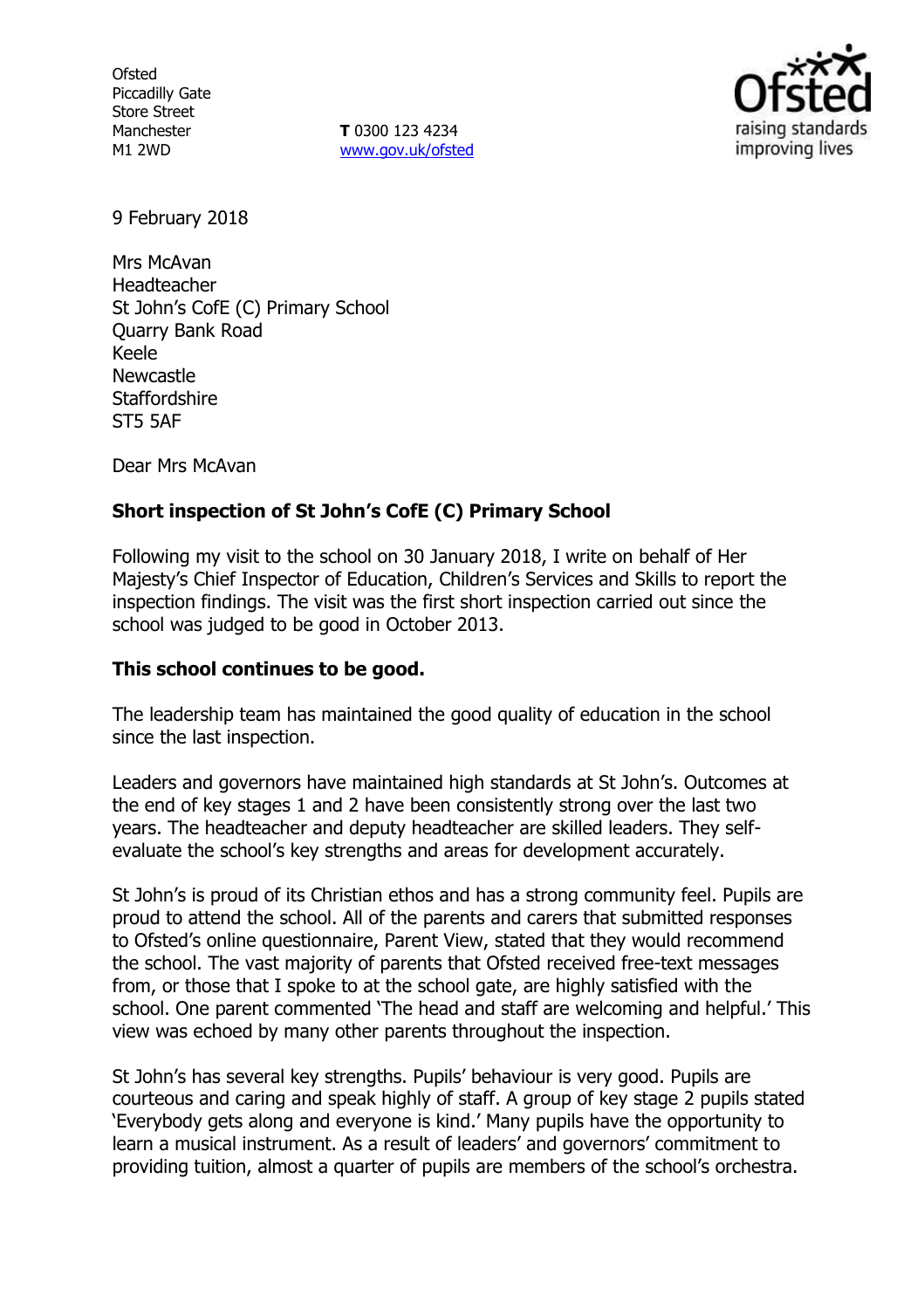

At the last inspection, the school was asked to further improve: teaching, by making sure that teachers reshape lessons to accelerate pupils' progress; progress in mathematics, by strengthening pupils' understanding of how to solve mathematical problems; and pupils' understanding of their targets so that they can take greater responsibility for their learning.

The quality of teaching and learning has improved further since the last inspection. Pupils' progress is at least in line with national levels by the time pupils leave at the end of key stage 2. Teachers use assessment on an ongoing basis to support their planning and ensure that pupils' needs are met.

Standards in mathematics have increased over the last two years. A very high proportion of pupils reach the expected standard in mathematics at the end of key stages 1 and 2. The proportion of pupils attaining the higher standard is also better than the national average. Staff have received training to support the development of pupils' fluency, reasoning and problem-solving skills. Training has had a very positive impact on teaching skills and pupils' outcomes.

Older pupils are clear about the targets they are working towards. Pupils listen attentively to staff and are quick to act upon instructions and feedback. Older pupils also take time to edit their own work and consider how they can make improvements. This strategy is particularly evident in English. Pupils reread their work and adapt vocabulary and punctuation to make their writing even more engaging and interesting for the reader.

Leaders and governors are rightly proud of the school's strengths. They recognise that there is now further work to do in ensuring that: pupils are clear about the precise skills that they are learning in English lessons; the monitoring of the teaching of phonics is developed further so that any underachievement is quickly addressed; new governors are provided with training to enhance their skills; and the governing body reviews the performance of groups with a greater depth of scrutiny.

# **Safeguarding is effective.**

Leaders have created a strong culture of safeguarding at St John's and arrangements are fit for purpose. Staff are clear about their responsibilities. Everyone that I met during the inspection feels that children are safe. Pupils' safety and welfare are a priority for staff. Staff care deeply about pupils and want them to flourish in this community school. Staff and pupils work hard to support pupils who are new to the school. Year 6 pupils 'buddy' with their younger peers in Reception to help them enjoy school life and feel confident.

The curriculum strongly supports pupils' safety. Pupils have the opportunity to learn about how to stay safe and look after themselves. Work has included: visits from university medical students who have run 'teddy bear hospitals' to help younger pupils learn about their body; community first responders teaching older pupils the principles of cardiopulmonary resuscitation (CPR); and regular opportunities for pupils to participate in cycling proficiency and road safety events.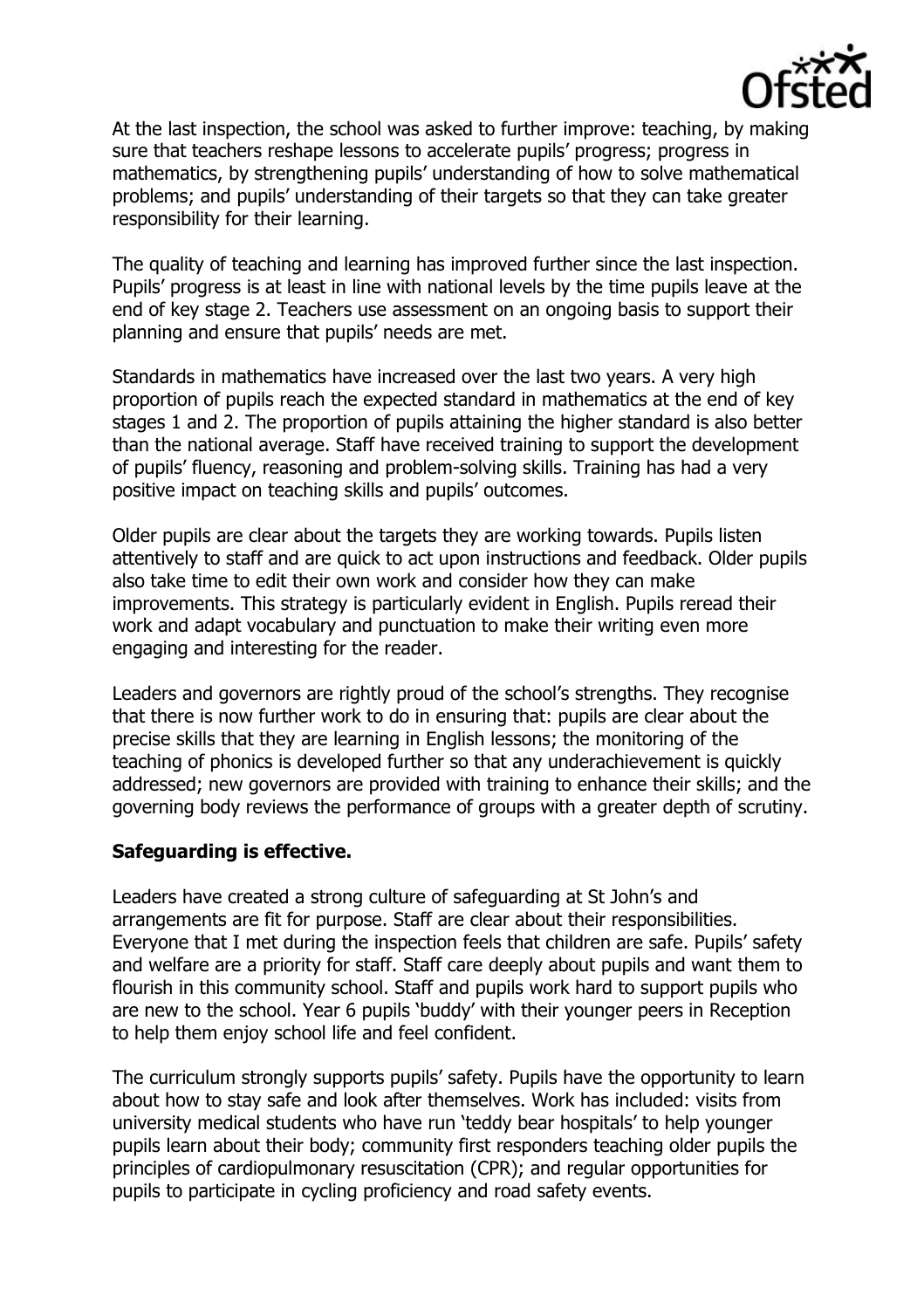

# **Inspection findings**

- Leaders and governors use additional funding effectively to support disadvantaged pupils. This group of pupils is too small in number to draw any meaningful comparison across individual year groups. However, leaders track the achievement of disadvantaged pupils carefully and provide additional support where it is required.
- $\blacksquare$  Over the last two years, the progress that boys make in writing by the end of key stage 2 has been lower than that of girls. A smaller proportion of boys achieve at a greater depth in writing in Year 6. Leaders have established a range of actions to develop writing further. A cornerstone of this work is ensuring that pupils have the skills to effectively edit and improve their work. This work is having a positive impact. Staff are also ensuring topics fully meet the interests of boys. During the inspection, the whole school was engaged in a writing project based upon 'Treasure Island'. From role play and hunting for treasure in Reception, to inventing different story endings and adding detail with brackets in Year 5, all boys were fully engaged. However, some boys were not clear about the exact skills they were developing. The stimulus for learning had more prominence for boys than the skills that they were developing in their writing.
- $\blacksquare$  In 2017, the proportion of pupils passing the phonics screening check was lower than the national average in Year 1. Leaders have responded swiftly to this dip in standards. Pupils have received additional support and the vast majority are on track to pass the retake at the end of Year 2. Though the school has established a systematic and robust approach to the teaching of phonics, leaders acknowledge that pupils' progress must be monitored even more closely so that any potential underachievement is addressed quickly.
- The local authority has worked effectively with the school to provide training and support to develop the teaching of reading. The teaching of reading has improved and staff have established a love of reading across the school. Reading diaries evidence the frequent opportunities that pupils have to read with adults at home and in school. As a result of the reading culture that has been created, almost half of pupils achieved at a higher standard by the end of key stage 2 in 2017. This is close to double the proportion of pupils that achieve at a higher standard nationally.
- An increasing number of pupils who speak English as an addition language are joining the school. Pupils' abilities are carefully assessed when they join the school. For those with limited English, a phonics programme is provided to ensure they catch up with their peers quickly.
- There have been significant changes to the membership of the governing body over the last year. While some governors have considerable experience, many are new to their roles. Minutes from governing body meetings demonstrate how governors challenge leaders and keep a close eye on pupil outcomes. However, there is scope for governors to analyse the performance of different groups of children further. Governors acknowledge that this is particularly important given some of the historical gaps in achievement between boys and girls.